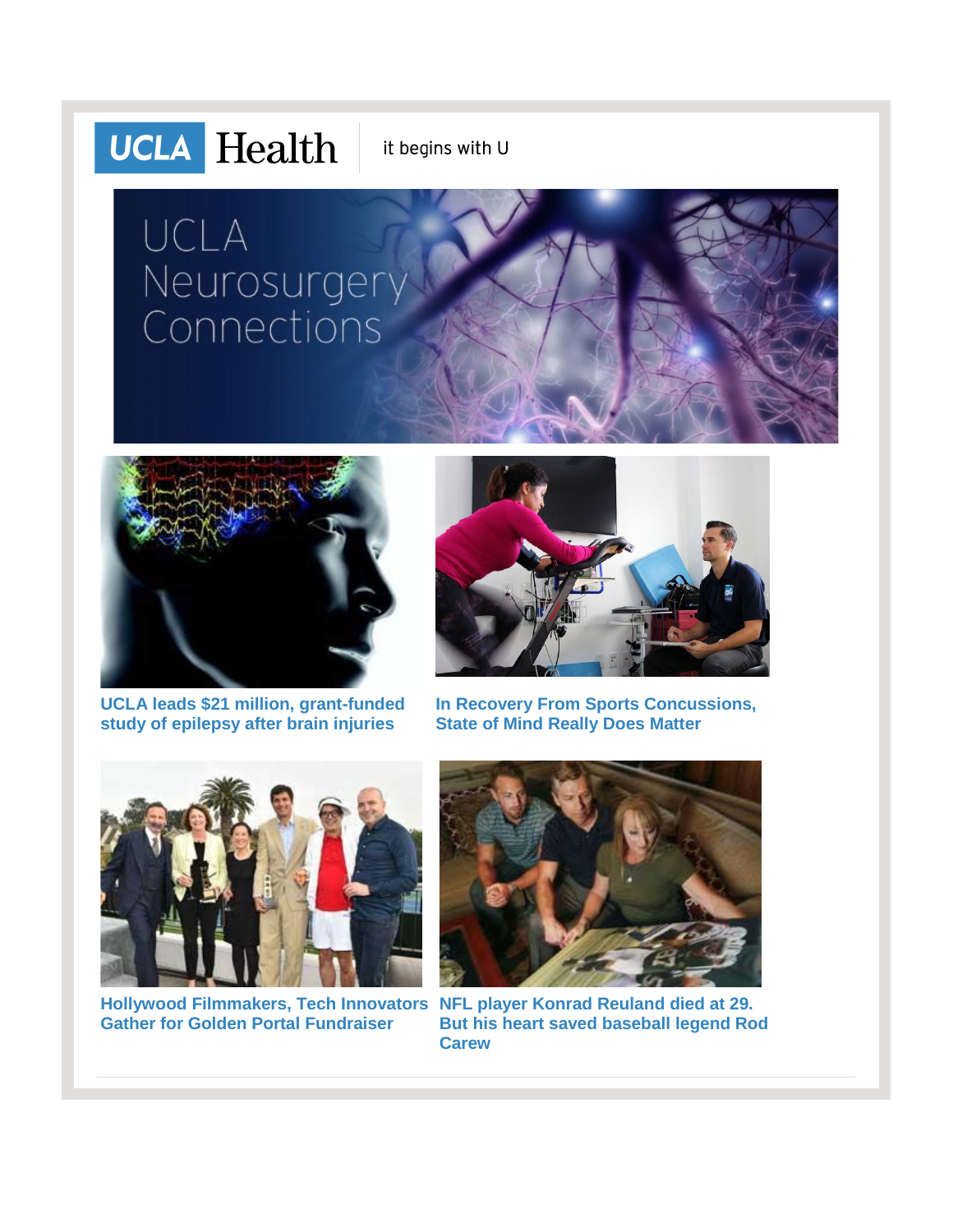#### **Download the UCLA Neurosurgery App**

The UCLA Department of Neurosurgery app serves as a comprehensive resource for preparation for neurosurgical procedures, department contact information, and local and onsite hospital amenities. **[Download and learn](http://r20.rs6.net/tn.jsp?f=001c49F_qlK-M7U3a-AqJQmefS5U-LZMnxFM3KacjI5WeHq1YcW5TY2m9yh968dTitv12QXpSpqGe3MNe9V_SWe4gUFr-MluKTu03CLhieDxgOSTISyD9KAfan8YWR8adFYe51wt3WEOBgIelHsMyPIlXUH1fcgryhQl95XqALqro_Fh8pMzL0qP2O4ZSc43BvxiigDtp8hs64YyVwLoS8W9A==&c=Xs6zlEr44Jf30r9cpeNsXklDrmn2OcEGHOjARNZ216XP3Srq_uaSTA==&ch=5RHCMMEc1adVT67FSunsbi1-04_-XF2tRO8tk2Msp4Zp9NpNaIhWJA==)  [more »](http://r20.rs6.net/tn.jsp?f=001c49F_qlK-M7U3a-AqJQmefS5U-LZMnxFM3KacjI5WeHq1YcW5TY2m9yh968dTitv12QXpSpqGe3MNe9V_SWe4gUFr-MluKTu03CLhieDxgOSTISyD9KAfan8YWR8adFYe51wt3WEOBgIelHsMyPIlXUH1fcgryhQl95XqALqro_Fh8pMzL0qP2O4ZSc43BvxiigDtp8hs64YyVwLoS8W9A==&c=Xs6zlEr44Jf30r9cpeNsXklDrmn2OcEGHOjARNZ216XP3Srq_uaSTA==&ch=5RHCMMEc1adVT67FSunsbi1-04_-XF2tRO8tk2Msp4Zp9NpNaIhWJA==)**

#### **Faculty Spotlight**

**Manuel M. Buitrago Blanco, MD, PhD**

Dr. Manuel Buitrago-Blanco is an Assistant Professor in the departments of Neurosurgery and Neurology at the David Geffen School of Medicine at UCLA. He is a Neurologist specializing in critical care and neurological emergencies such as brain hemorrhage, ischemic stroke, acute brain trauma, acute spinal cord injury, and acute infectious/inflammatory disorders affecting the nervous system.

At UCLA, Dr. Buitrago-Blanco actively collaborates with experts via the Comprehensive Stroke Center, the Trauma Center (Level 1) and the Brain Injury Research Center helping improve the care and treatment of all patients with acute neurological diseases. **[Read more »](http://r20.rs6.net/tn.jsp?f=001c49F_qlK-M7U3a-AqJQmefS5U-LZMnxFM3KacjI5WeHq1YcW5TY2m347uANiLrCoR9YD6KiHCizXwiZiwk7RMLTd4GBC5Uf8xnwhbcLYgoSTeXx1fnm7X3Bk3AxeAFNZEyAWnp7CoDpo8qhU-o9AHWDkU50Uwlhk4wTY4pO7J5x09VMGn5JWAIpZ--mab6gT-McyfwOVgKc=&c=Xs6zlEr44Jf30r9cpeNsXklDrmn2OcEGHOjARNZ216XP3Srq_uaSTA==&ch=5RHCMMEc1adVT67FSunsbi1-04_-XF2tRO8tk2Msp4Zp9NpNaIhWJA==)**

#### **UCLA Steve Tisch BrainSPORT Program**

The UCLA Steve Tisch BrainSPORT (Safety, Performance, Outreach and Treatment) Program is a multidisciplinary concussion center aimed at promoting brain health and reducing the risk of concussions. The three main aims of the BrainSPORT Program are Clinical Care, Education/Community Outreach, and Research..

**[Read more about the program »](http://r20.rs6.net/tn.jsp?f=001c49F_qlK-M7U3a-AqJQmefS5U-LZMnxFM3KacjI5WeHq1YcW5TY2m347uANiLrCo_wMmZC1voRAnQcHpzP5YadR1jdsHFP5WHitrVzFKoUiEbZjJB3dj1PJrkLZAA55MRimEEASWqYQMMtrYUZqZ51APkxxD2PQo9klAd-YOkGFLUYBV6ks55YJ1PNxP6Ayf_2U7MltU4Zw0_3IfXys_QA==&c=Xs6zlEr44Jf30r9cpeNsXklDrmn2OcEGHOjARNZ216XP3Srq_uaSTA==&ch=5RHCMMEc1adVT67FSunsbi1-04_-XF2tRO8tk2Msp4Zp9NpNaIhWJA==)**

### **UCLA MD Chat Webinars**

View the UCLA Department of Neurosurgery's collection of webinars on demand.

Topics include:

- Sports Concussions in Youth
- Brain Aneurysms
- Chiari Malformations in Children